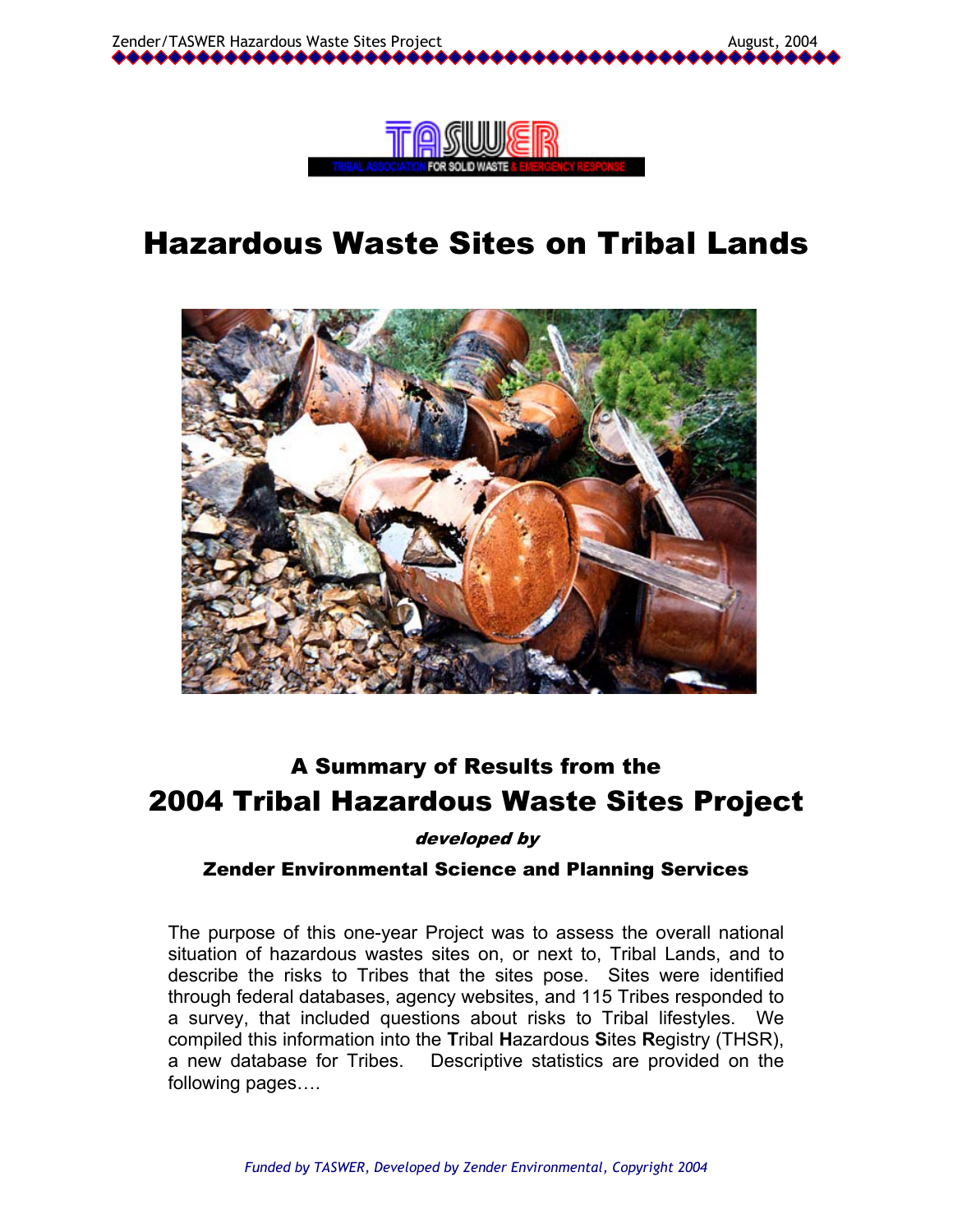## How many sites are there?

- $\checkmark$  Over 15,000 hazardous sites and facilities that present potential risks to Tribal lifestyles were identified<sup>1</sup>.
- $\checkmark$  979 of these sites are Superfund sites
- $\checkmark$  582 are hazardous waste facilities
- $\checkmark$  1,104 are open dumps
- $\checkmark$  7,884 are mines
- $4,075$  are Leaky Underground Storage Tanks
- $\checkmark$  320 are Formerly Used Defense sites
- $\checkmark$  At least 33 are Brownfields 88 are newly identified sites or site groups from this project



## Do they affect Tribal lifestyles?

- Yes, 57% of responding Tribes have changed their subsistence activities due to concerns about a hazardous site $^2$ .
- $\sqrt{}$  And 52% of responding Tribes have changed other cultural/traditional activities, such as performing ceremonies, making baskets and other art/tools, and making traditional medicine, because of their concerns about a site.

#### How is subsistence affected?

- $\checkmark$  43% of Tribes changed *where* they hunt, fish, and gather foods
- 9 27% changed *how often* they performed these activities
- 9 34% changed *how much* traditional food they ate
- $\checkmark$  39% changed *what types* of traditional food they ate
- 9 30% of Tribes have had a subsistence activity *stop altogether.*





www.mip.berkeley.edu/

40% of Tribes changed *where* their traditional lifestyle activities take place 28% of Tribes changed *how often* they performed their traditions 27% changed *the way* their traditional activities are done

How are other traditional activities affected?

26% of responding Tribes have watched at least one traditional activity *stop altogether.* CILC Collection, UC Berkeley

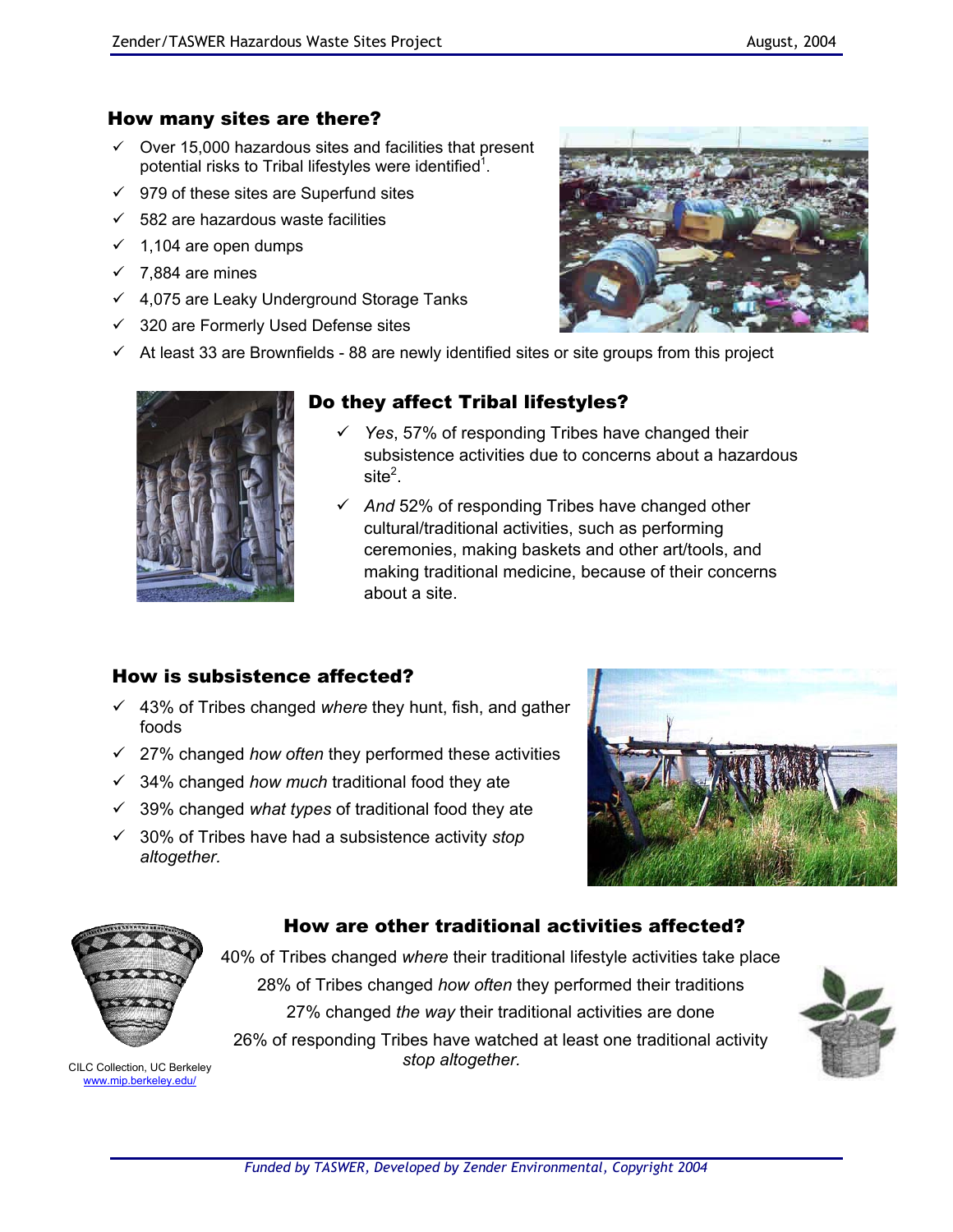#### THSR Site Characteristics

#### Is the number of sites different for each EPA region?

Yes, each region had very different site numbers:

| <b>Region:</b> |     |     |     |                 |     |                      | Ex. NN* | NN*  | 10.<br>ex. AK | <b>AK</b> |
|----------------|-----|-----|-----|-----------------|-----|----------------------|---------|------|---------------|-----------|
| Sites:         | 345 | 165 | 233 | $1,309$   1,230 | 102 | $\blacksquare$ 2,079 | 4855    | 1246 | 2,499         | 1,216     |

\*NN=Navajo Nation

#### Do different Regions deal with different site types?

Yes, **Region 1** had only one IHS site, and 80% of their sites were LUST sites,

but only 17 % of **Region 2**'s sites are LUSTs. At 34%, Region 2 had the highest proportion of their sites as RCRA facilities, but at 5%, not very many of their sites were Superfund sites.

At less than 3%, just 6 sites, an even smaller portion of **Region 4**'s sites were Superfund. Like Region 1, the most common site type there were LUSTs, comprising 42% of their sites. But at 32%, or 75 sites, Region 4 also had a sizeable portion of Mine (MAS) sites.

Although they comprised only 14% of **Region 6**'s sites, at 166, Region 6 had the second highest number of Superfund sites. But, at 59 %, the most common site type was a mine.

Like Regions 1, 4, 5, and Alaska, the most common site type in **Region 7** was a LUST. But, at 28% of their sites, Region 7 also had the highest proportion of IHS sites

With a full 77% of their sites being mines, **Region 8** had the highest proportion of that type, and at less than 1%, the lowest proportion of RCRA facilities except Alaska.

**Region 9**, had the highest number of RCRA sites by far, as well as the highest number of IHS sites, at 319. But with or without Navajo Nation, the biggest share of sites in **Region 9** are mines, at about 57% in either case.

Just 1.1% of **Region 5** sites were CERCLIS types, the lowest portion of CERCLIS sites of all the Regions. But at 69%, Region 5 had the 2<sup>nd</sup> highest portion of LUST site.



Likewise, at 1,300 in number, the bulk of **Region 10** sites are mines, *excluding Alaska.* And at 175, Region 10, without Alaska, has the second highest number of CERCLIS sites.

**Alaska** was the only region with no RCRA sites. But at 143 and 151 respectively, it has a relatively high number of Superfund and IHS sites.

*Funded by TASWER, Developed by Zender Environmental, Copyright 2004*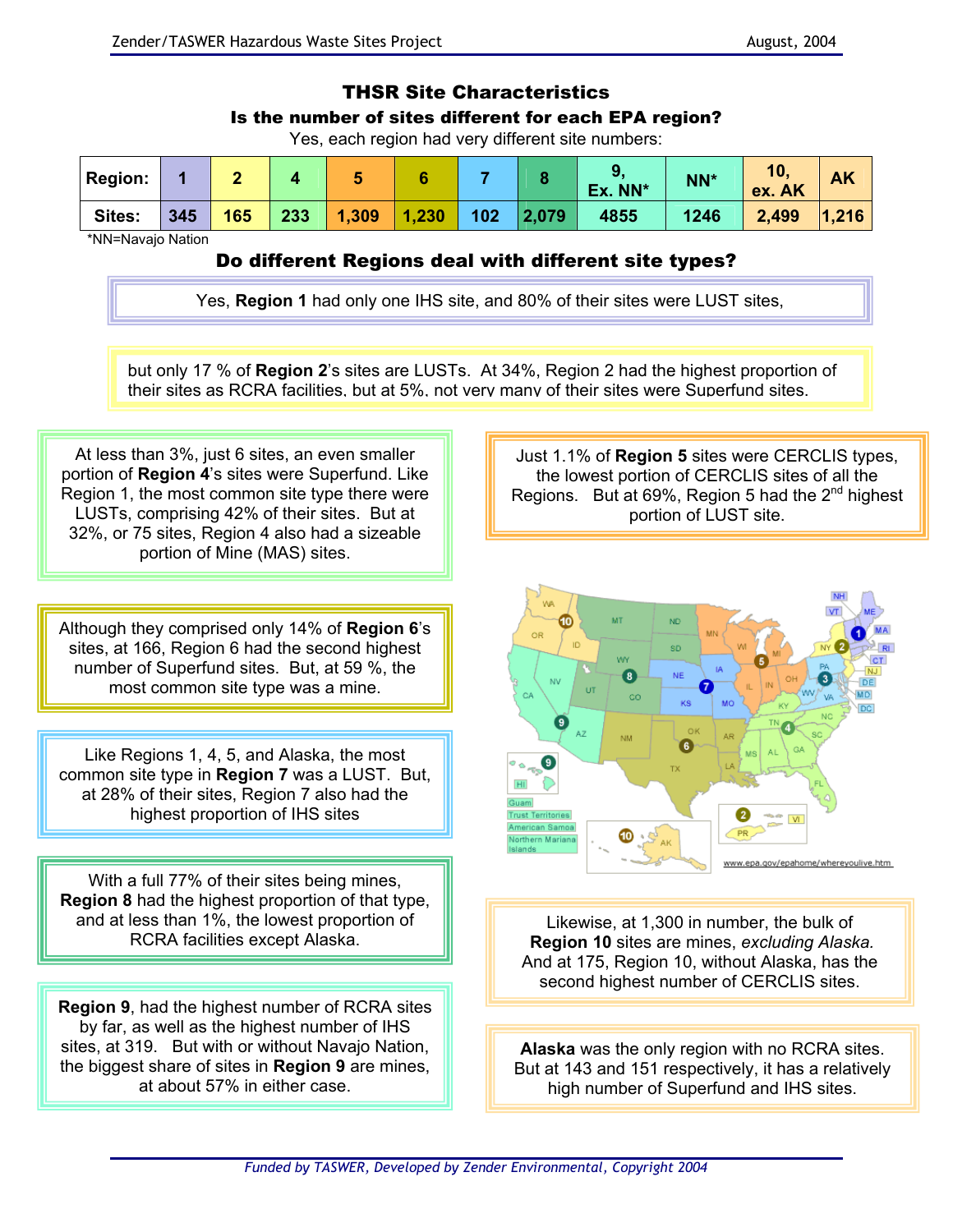## In at least 91% of Tribes, some number of Tribal members practice traditional activities<sup>3</sup>:

**While activities differed, Tribes in the Lower-48, as a group, listed nearly the same numbers and proportions of traditional activities as Alaska Native Villages.4 Of course, these practices differed among regions.**

**The top three activities in Alaska are:** 

- $\checkmark$  94% of Tribes listed hunting and fishing
- $\checkmark$  66% of Tribes listed gathering and everyday use of plants
- $\checkmark$  68% of Tribes listed smoke houses

#### **In the Lower-48, the most prevalent activities are:**

- $\checkmark$  68% of Tribes listed hunting and fishing
- $\checkmark$  63% listed powwow activities
- $\checkmark$  With a tie at 56 % for:
- $\checkmark$  Ceremonies with smoke (fire, sage, etc), Gathering/using of plants, and Farming and growing

But about 58% of hazardous sites impact subsistence practices substantially, with concerns from 80% of those sites changing where Tribes hunt and fish. Similar, but slightly lower numbers, are true for other traditional activities.

## These are high numbers. But what is striking is that traditional activities continue even at sites that are significantly contaminated:

- 71 % of Tribes reported that traditional activities take place on, or next to, the site of concern
- $\checkmark$  58% of Tribes reported members consume fish, game, plants contaminated by a site
- $\checkmark$  33% of Tribes reported that at least some Tribal members continue to drink *untreated* water from streams with site drainage, (i.e. traditional drinking of water
- $\checkmark$  Traditional activities were conducted in, or next to, water contaminated by 68% of reported sites.

## Why? Because Tribes value their traditions and traditional lifestyles:

In a related study, compared to non-Tribal persons, Tribal members were substantially less likely to trade off their traditions in exchange for tangible physical benefits such as contaminant-free foods and environment, and short- and long-term physical health<sup>5</sup>.











Steam bath



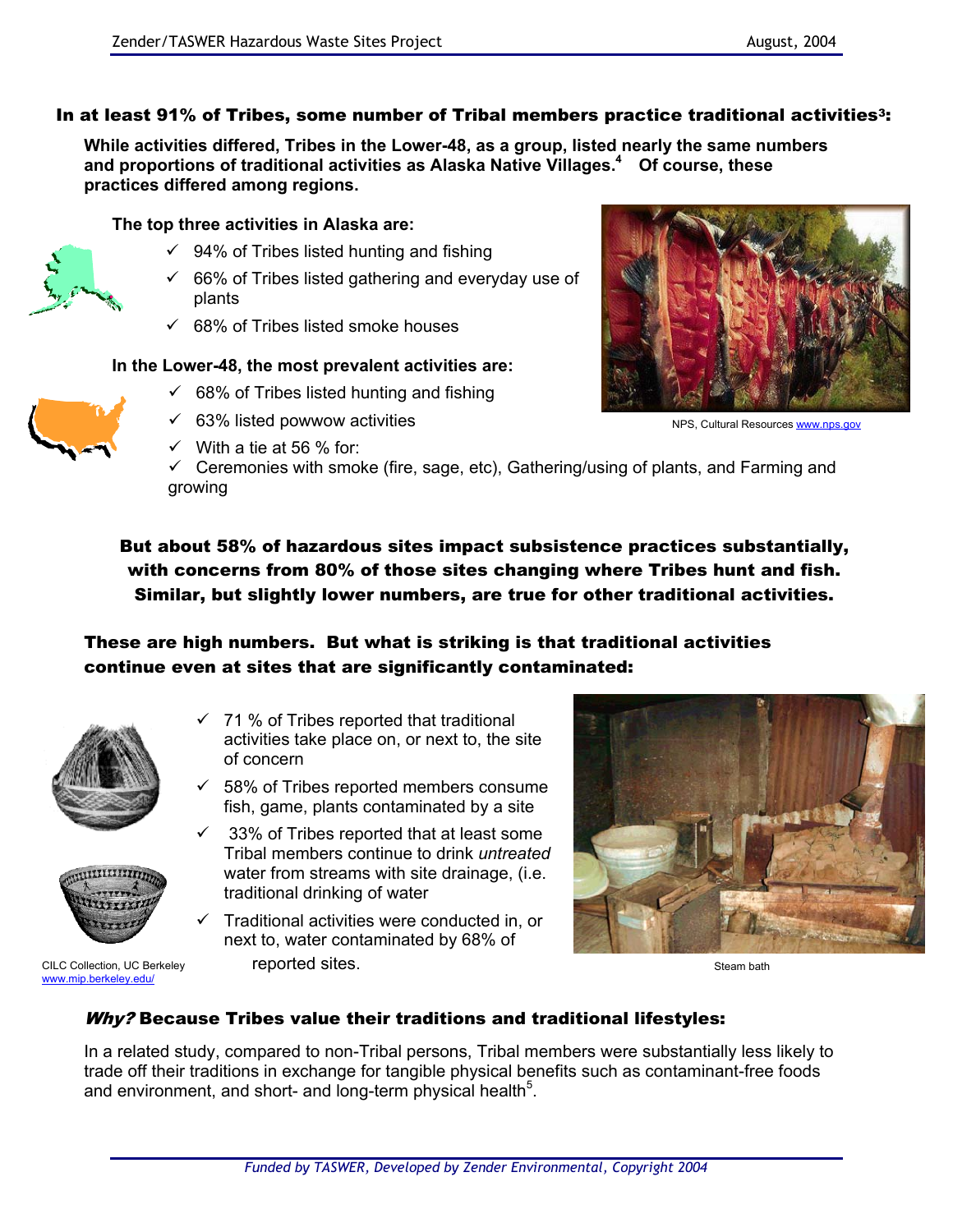## And traditional activities can be affected in ways that don't depend on physical contamination:

- $\checkmark$  Even when traditional activities took place away from the site and sitecontaminated water, 58% of Tribes *still felt these activities were impacted by the sites.*
- $\checkmark$  Even if a tradition continues to be performed at the same level *how* it is performed matters greatly. In one study, 76% of Tribal members thought it very important, compared to only 20% for non-Tribal people.<sup>6</sup>
- $\checkmark$  For about one-third of sites, Tribes reported traditional activities being impacted-- not by decreasing in frequency or changing location, but by how the activities were performed and the sociability they provided.





## What Do We Know About The Priorities Of Tribes In Addressing Hazardous Sites And Facilities?

Heavy metals, particularly lead and mercury from various sources, were cited to be of greatest concern about 50% more often than petroleum hydrocarbons, the 2<sup>nd</sup> most frequently listed contaminant.

## And Contaminant Concerns Appear to Differ Regionally

In Alaska, the  $3<sup>rd</sup>$  highest number of concerns was registered for asbestos, and in the Lower 48, it was for dioxins.

## What Types of Sites Are of Concern?

We aren't certain, but the site types for which Surveys were most frequently submitted were:

- $\checkmark$  Open dumps at 16% to 19% of Survey sites
- $\checkmark$  Military waste sites at 12%
- $\checkmark$  And Petroleum product-only sites; Sites fitting RCRA small facilities criteria; and sites where wastewater and sewage were of concern at 9% to10% of Survey sites.

## And that varied regionally:

 $\checkmark$  In the Lower-48, the most Surveys were submitted for small facilities (14%), open dumps (10% to 16%), and mines & mining sites(10%).



 $\checkmark$  In Alaska, the most Surveys were submitted for Village open dumps & landfills (36%), military sites (22%), and then petroleum-only sites (10%).